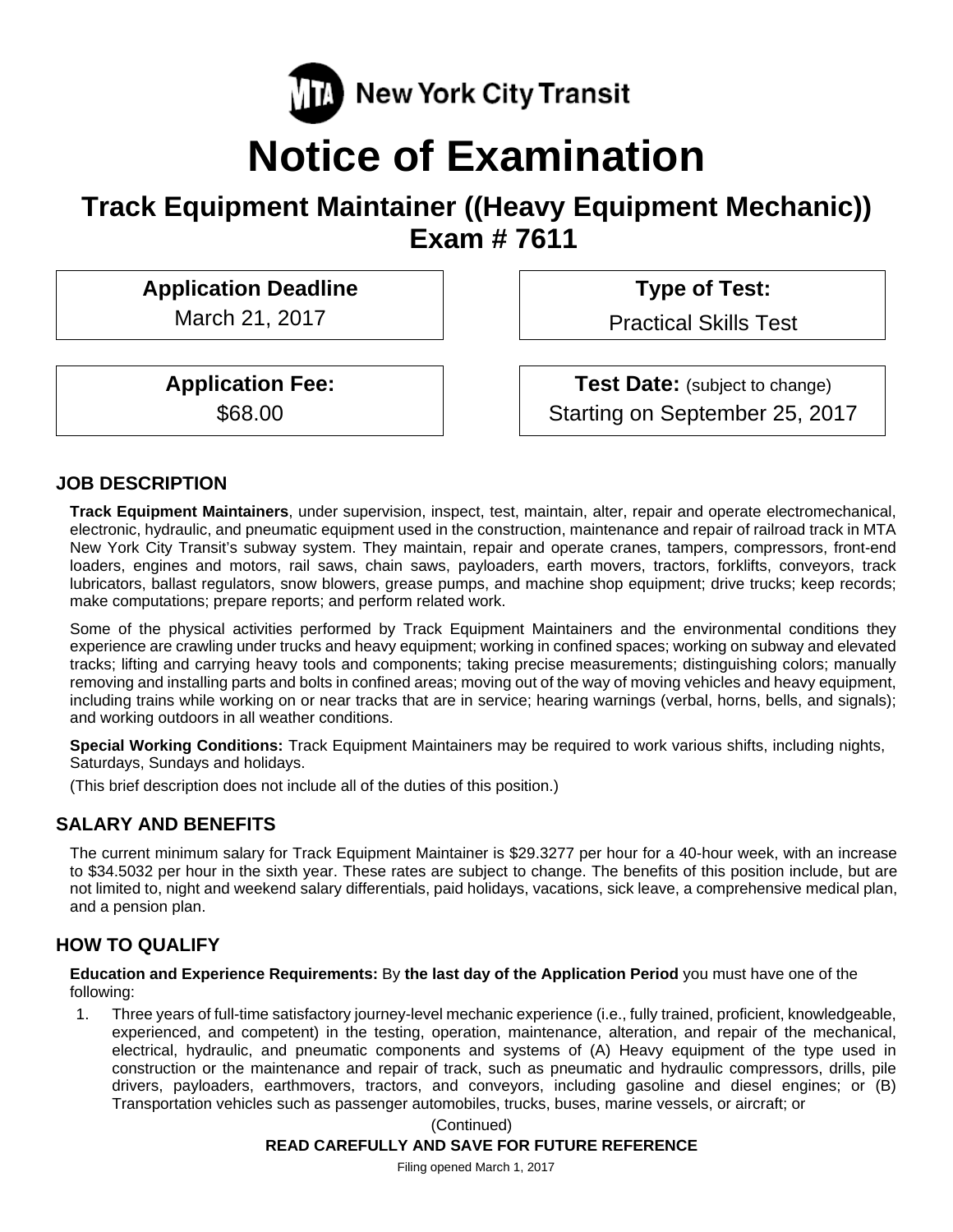# **HOW TO QUALIFY (continued)**

- 2. Two years of full-time satisfactory journey-level experience as described in "1"above, if such experience has been exclusively with a railroad doing maintenance and repair of track equipment; or
- 3. Completion of a four-year full-time apprenticeship in an electro-mechanical trade recognized by the New York State Department of Labor, the U.S. Department of Labor or any state apprenticeship council which is recognized by the U.S. Department of Labor.

For the journey-level mechanic experience in "1" or "2" above to be credited, **it must be preceded** by one of the following:

- A. Two years of full-time satisfactory experience as a mechanic's helper, apprentice or trainee performing or assisting in the work described in "1" above; or
- B. Graduation from a recognized trade school or technical school with a major course of study in a mechanical or electrical trade, or a closely related field, totaling 600 hours; or
- C. Graduation from a vocational high school with a major course of study in a mechanical or electrical trade or a closely related field; or
- D. An A.A.S. degree or higher in electromechanical, electrical or electronic technology, or a closely related field, from an accredited college or university.

The trade, technical, or vocational high school must be approved by a State's Department of Education or a recognized accrediting organization. The college or university must be accredited by regional, national, professional, or specialized agencies recognized as accrediting bodies by the U.S. Secretary of Education and by the Council for Higher Education Accreditation (CHEA).

The following are types of experience that are not acceptable: auto body and fender repair; auto or truck assembly; dealership make-ready repair; fuel, oil and lube servicing; vehicle inspection; exclusive specialty replacement shop work, such as tire replacement, replacement of exhaust parts (muffler), glass, climate control parts, etc.; salvage and junkyard extraction; heavy equipment or large vehicle repair experience that does not include work on gasoline or diesel engines, electrical systems, and hydraulic systems/components; vehicle or heavy equipment assembly or junk yard work; parts supply; and vehicle or heavy equipment body work.

You may be given the practical skills test before we review your qualifications. You are responsible for determining whether you meet the qualification requirements for this examination prior to submitting the application. If you are marked "Not Qualified," your application fee will **not** be refunded and you will not receive a score.

# **REQUIREMENTS TO BE APPOINTED**

**Driver License Requirement:** At the time of appointment, you must possess either:

- 1. A Class B Commercial Driver License valid in the State of New York with no disqualifying restrictions and with an endorsement for hazardous materials; or
- 2. A Class B Commercial Driver License valid in the State of New York with no disqualifying restrictions; or
- 3. A Motor Vehicle Driver License valid in the State of New York and a Learner Permit for a Class B Commercial Driver License valid in the State of New York with no disqualifying restrictions.

If you are appointed under "2" above, you will be appointed subject to the receipt of the endorsement for hazardous materials within six months of appointment. If you are appointed under "3" above, you will be appointed subject to the receipt of a Class B Commercial Driver License valid in the State of New York with no disqualifying restrictions within six months of appointment and the receipt of the endorsement for hazardous materials three months after receiving the Class B Commercial Driver License (within a total of nine months of appointment). MTA New York City Transit plans to give a special training course in truck operation for those appointed under "3" above.

The Class B Commercial Driver License with an endorsement for hazardous materials must be maintained for the duration of your employment in the title. This license must not include any restrictions that would preclude the performance of Track Equipment Maintainer work. If you have serious moving violations, a license suspension, or an accident record, you may be disqualified.

(continued)

Filing opened March 1, 2017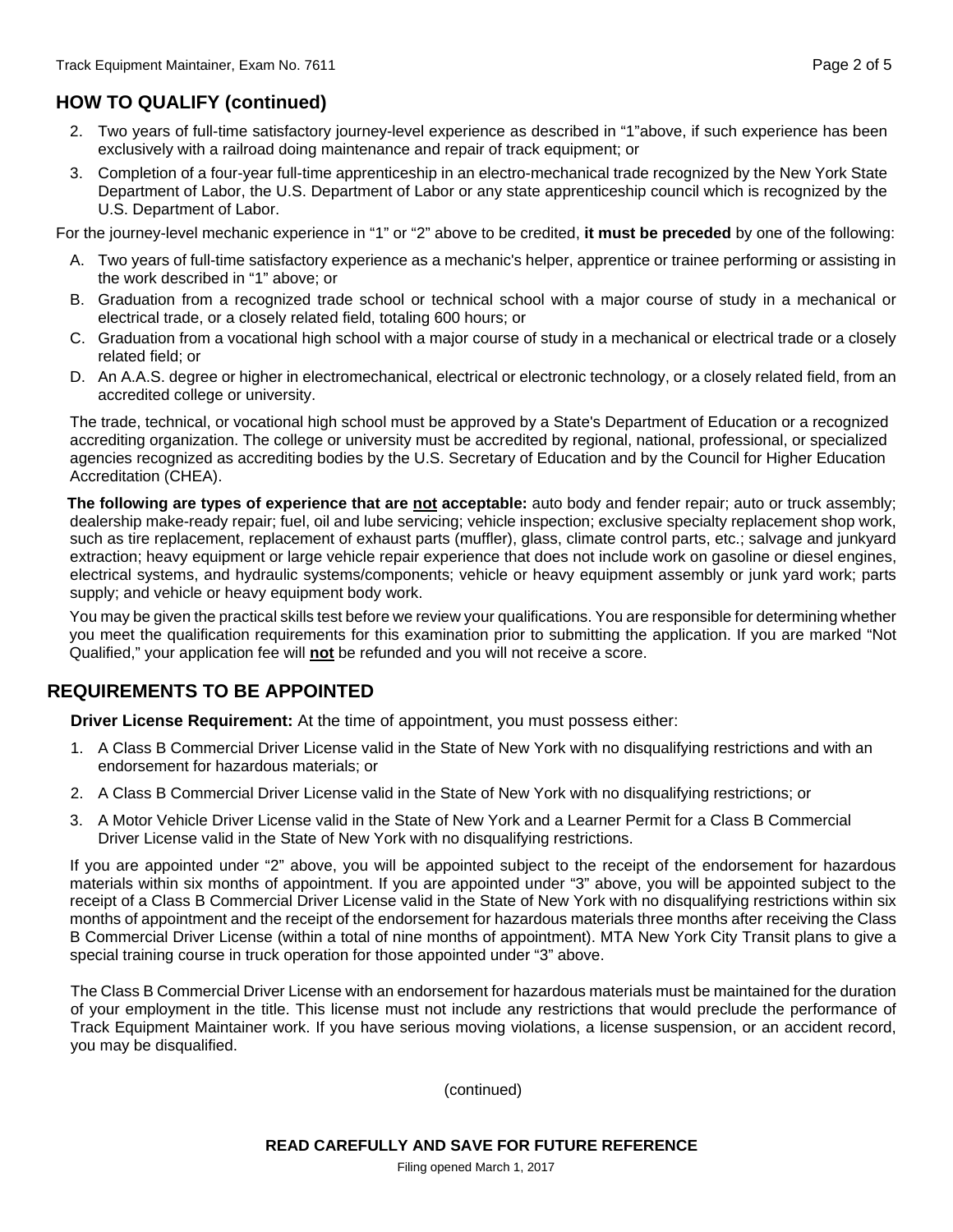# **REQUIREMENTS TO BE APPOINTED (continued)**

**Drug Screening Requirement:** You must pass a drug screening in order to be appointed, and if appointed, you will be subject to random drug and alcohol tests for the duration of your employment. Additionally, if you have tested positive on a drug or alcohol test or had a refusal to test during pre-employment or while employed by a Federal DOT-regulated employer during the applicable period, you must have completed the Substance Abuse Professional (SAP) process required by federal law in order to be appointed to this safety-sensitive position.

**Residency:** New York City Residency is not required for this position.

**English Requirement:** You must be able to understand and be understood in English.

**Proof of Identity:** Under the Immigration and Reform Control Act of 1986, you must be able to prove your identity and your right to obtain employment in the United States prior to employment with MTA New York City Transit.

# **HOW TO OBTAIN AN APPLICATION**

During the application period, you may obtain an *Application* for this examination online at http://mta.info/nyct/hr/appexam.htm or in person at the MTA New York City Transit Exam Information Center as indicated below.

**MTA New York City Transit Exam Information Center:** Open Monday through Friday, from 9 AM to 3 PM, in the lobby at 180 Livingston Street, Brooklyn, New York. Directions: take the A, C, F or R trains to the Jay Street-Metro Tech Station, or the 2, 3 to the Hoyt Street Station.

# **REQUIRED FORMS**

**Application:** Make sure that you follow all instructions included with your *Application*, including payment of fee. Save a copy of the instructions for future reference.

**Education and Experience Test Paper:** Write your social security number in the box at the top of the cover page, and the examination title and number in the box provided. This form must be filled out completely and in detail for you to receive your proper rating. Keep a copy of your completed Education and Experience Test Paper for your records.

**Foreign Education Fact Sheet** (Required only if you need credit for your foreign education for this examination): If you were educated outside the United States, you must have your foreign education evaluated to determine its equivalence to education obtained in the United States. The services that are approved to make this evaluation, as well as instructions on how to submit this evaluation are listed in the *Foreign Education Fact Sheet* included with your application packet. When you contact the evaluation service, ask for a "document-by-document" (general) evaluation of your foreign education.

# **HOW TO SUBMIT AN APPLICATION AND PAY THE APPLICATION FEE**

If you believe you meet the requirements in the "**How to Qualify**" section, you **must** apply by mail. MTA New York City Transit will **not** accept applications in person.

#### **Applications by Mail must:**

- 1. Include all the required forms, as indicated in the "Required Forms" section above.
- 2 Be postmarked by the last day of the application period.
- 3. Be mailed to the address in the "Correspondence" section of this notice.
- 4. Include the appropriate fee in the form of a money order.

#### **The Money Order (Postal Money Order Preferred) must:**

- 1. Be made payable to MTA New York City Transit.
- 2. Be valid for one year.
- 3. Have the following information written on it: your name, home address, the last four digits of your social security number, and the exam title and exam number.

Save your money order receipt for future reference and proof of filing an application.

Cash and personal checks will **not** be accepted.

(continued)

#### **READ CAREFULLY AND SAVE FOR FUTURE REFERENCE**

Filing opened March 1, 2017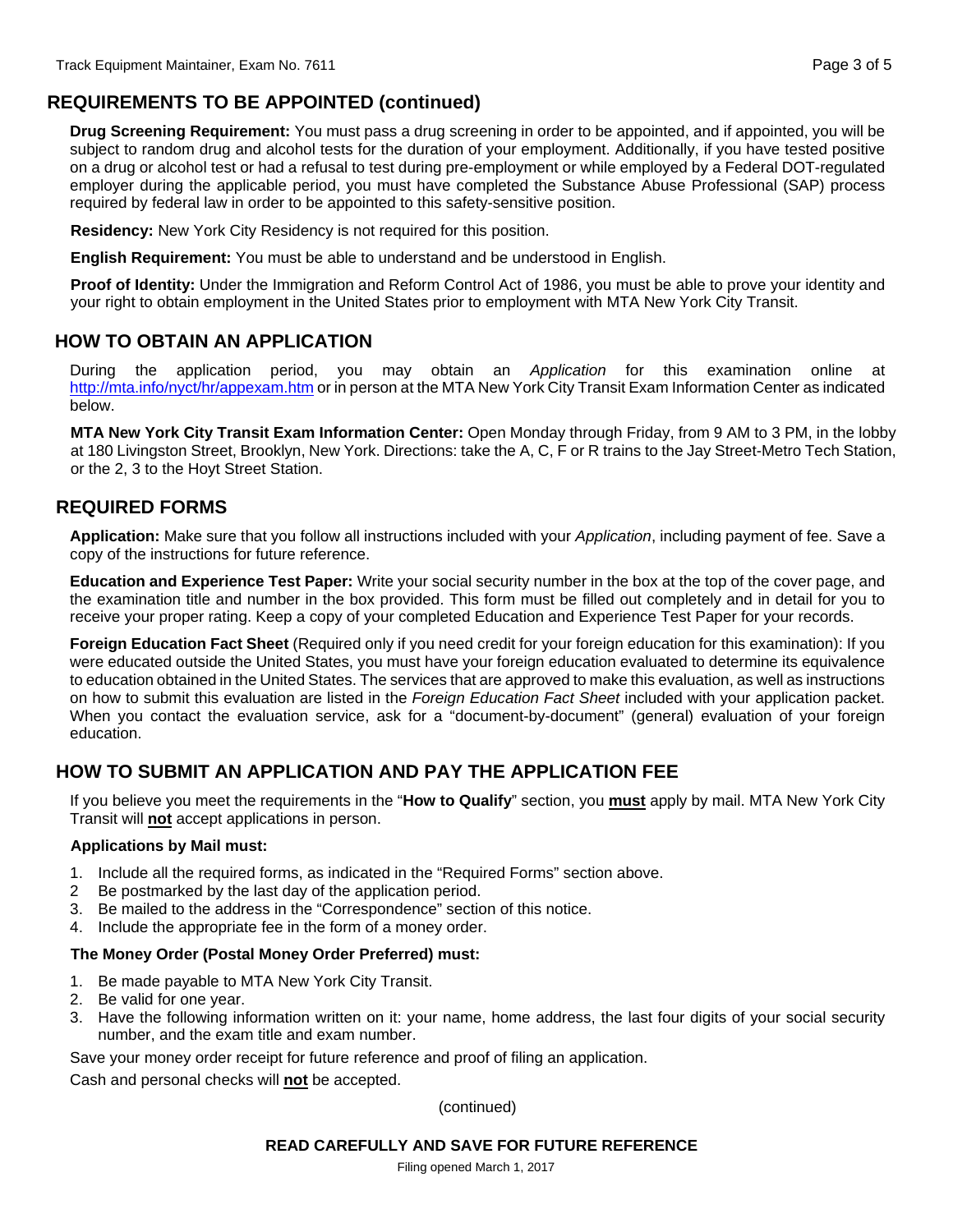# **HOW TO SUBMIT AN APPLICATION AND PAY THE APPLICATION FEE (continued)**

**Application Fee:** This fee is generally non-refundable. Under special circumstances, you may be entitled to a refund. You should refer to the Department of Citywide Administrative Services (DCAS) Exam Regulations to determine if you are entitled to a refund prior to requesting one. You can refer to the bottom of the last page of this Notice of Examination for instructions on how to obtain a copy of the DCAS Exam Regulations.

## **HOW TO SUBMIT AN APPLICATION WHEN REQUESTING A FEE WAIVER**

Applicants who would like to request a Fee Waiver must obtain an application in person at the MTA Exam Information Center as indicated above and must submit the application and required forms by mail to the address in the Correspondence section below **by the last day of the application period**.

MTA New York City Transit will not accept applications in person. Additional information on how to request an application fee waiver is available with the Application.

# **ADMISSION LETTER OR NOT QUALIFIED LETTER**

An **Admission Letter** or a **Not Qualified Letter** will be mailed to you about 10 days before the first date of the practical skills test. If you are qualified and do not receive an *Admission Letter* at least 4 days before the first date of the practical skills test, you may obtain a duplicate letter at the MTA New York City Transit Exam Information Center (as indicated above). A paper copy of the *Admission Letter* is your ticket for admission to the test.

### **THE TEST**

The test will consist of a competitive practical skills test. The practical skills test may measure your ability to troubleshoot and repair the electrical, mechanical, hydraulic, and pneumatic components, devices, systems and circuits found in heavy equipment or track equipment, and other related areas. A score of at least 70% is required to pass the competitive practical skills test. Your score on the competitive practical skills test will be used to determine your place on the eligible list.

Veterans' or Disabled Veterans' credit will be granted only to eligible passing candidates who request that they be applied. Veterans' or Disabled Veterans' credit should be requested at the time of application, but **must** be requested before the date the eligible list is established. Claims for Veterans' or Disabled Veterans' credit cannot be made once the eligible list is established.

# **TEST ADMINISTRATION GUIDELINES**

**Warning:** You are not permitted to enter the test site with cellular phones, beepers, pagers, cameras, portable media players, or other electronic devices. Calculators are permitted. Electronic devices with an alphabetic keyboard or with word processing or data recording capabilities, such as planners, organizers, etc., are prohibited. If you use any of these devices in the testing site building at any time before, during or after the practical skills test, you may not receive your test results, your test score may be nullified, and your application fee will not be refunded.

You may not have any other person, including children, present with you while you are being processed for or taking the test and no one may wait for you inside of the test site while you are taking the practical skills test.

**Leaving:** You must leave the test site once you finish the test. If you leave the test site after being fingerprinted but before finishing the test, you will not be permitted to re-enter. If you disregard this instruction and re-enter the test site, you may not receive your test results, your test score may be nullified, and your application fee will not be refunded.

**Required Identification:** You are required to bring one (1) form of valid (non-expired) signature and photo bearing identification to the practical skills test site. The name that was used to apply for the exam must match the first and last name on the photo ID. A list of acceptable identification documents is provided below. If you do not have an acceptable ID, you may be denied testing. Acceptable forms of identification (bring one) are as follows: State issued driver's license, State issued identification card, US Government issued Passport, US Government issued Military Identification Card, US Government issued Alien Registration Card, Employer ID with photo, or Student ID with photo.